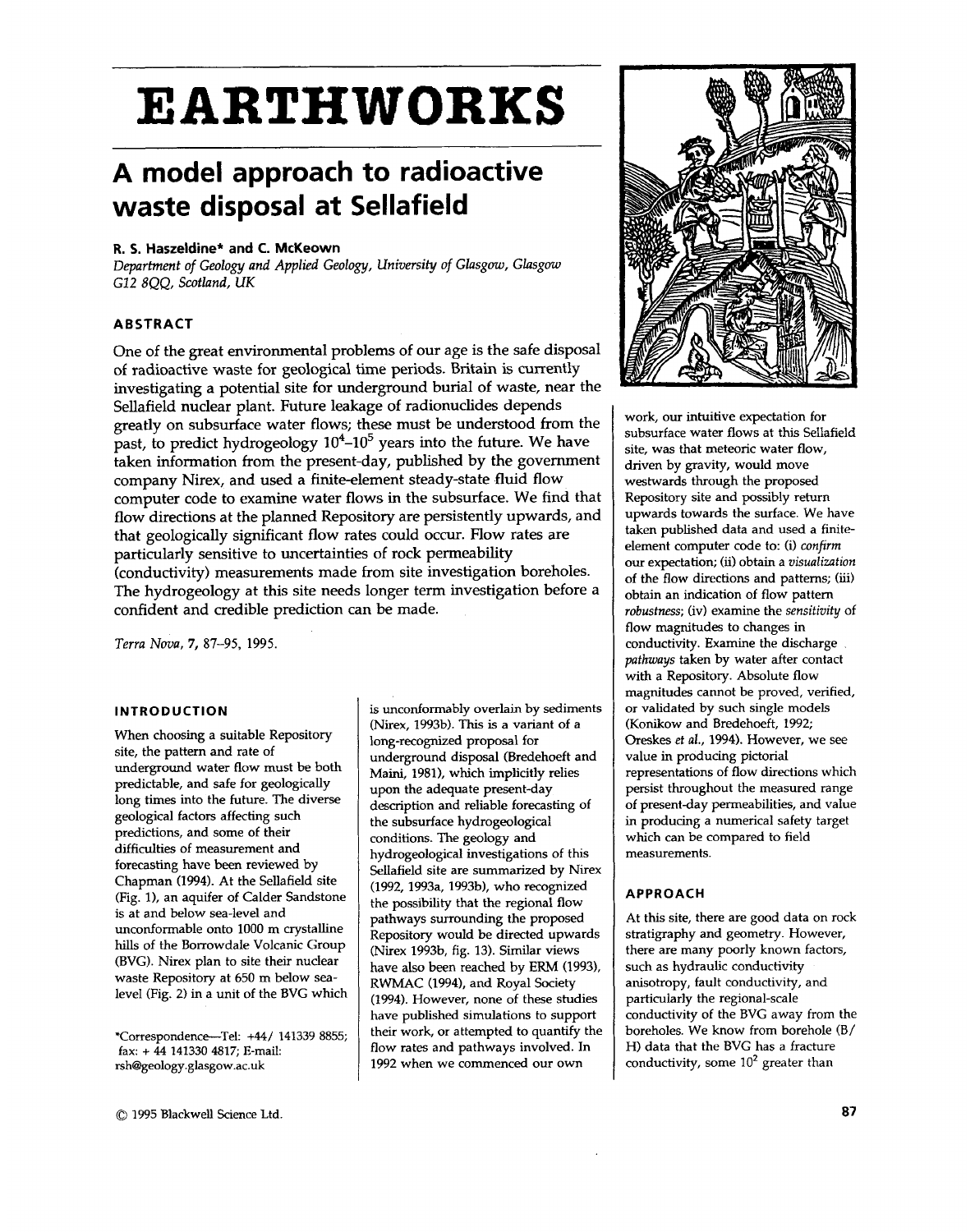

Fig. 1. Location map of Sellafield on coastline of NW England. Locations shown for Nirex *site investigation boreholes (Nirex, 2992,2993~) Line* of *section in Fig. 2 starts S W* **of** *B/H 3, passes through it and B/H 2, and finishes NE on the 1000 rn hills* of *BVG meta-mlcanics.* 

matrix conductivity (Nirex, 1992, 1993a,b), as do most crystalline rocks (Clauser, 1992) For the purposes of **our**  modelling, we note from borehole measurements (Nirex, 1992, 1993a,b) that fluid flow in the BVG is controlled by fractures, which have a spacing of 50-100 m vertically. This is at least one fracture per finite element of our mesh, *so* that this can be treated **as** a matrix conductivity (Neumann, 1990).

*Our* approach then **becomes** one of testing sensitivity to different variables, by means of undertaking a series of experiments with the computer model. Before each simulation, we can vary one numerical attribute of the model. Running the model enables us to *see* if the result has changed from the previous experiments. If the result has not changed significantly, then that particular attribute was not important. If the result has changed, then it is important to measure that attribute as accurately as possible in the real world.

#### **MODELLING**

A geological cross-section was selected, to run SW-NE through the Repository,

passing through site investigation boreholes 3 and 2, and close to B/H 1, **10,4** (Fig. 1). This section **has been**  extended by **us** both seaward and landward (Fig. **Z),** using public geological and topographical information Taylor *et al.* (1971). Similar **sections** were **used** by Nirex (1992, 1993a,b). The section was converted to a series of rows and columns, forming a finite element mesh of 2100 quadrilaterals (Fig. Zb), whose spatial co-ordinates were entered into a Silicon Graphics personal Iris computer workstation. The simulation code **used**  was OTLGEN, written by Grant Garven and described in detail elsewhere (Garven and Freeze, 1984; Garven, 1989). This is a generic code, formulated to study water movement in large sedimentary basins over geological time spans. The code **uses** a finite element mesh to iteratively solve equations of flow, based on Darcy's Law of single phase, steady-state fluid flow through a porous medium. Fluid pressure, temperature, and concentration (salinity) are coupled equations. Vector flows are calculated as average linear velocities, which are constant over

individual elements, but discontinuous across element boundaries. The lower boundary of the model is impermeable to fluid flow, but allows a constant geothermal input. The upper **(land) surface** is the topography, *so* that flow can pass up or down through this. The topographically derived head of pressure is the major driving force for flow, although density induced flows are also permitted. Lithological boundaries within the mesh have no special **qualities,** and flow simply *crosses* between elements of different porosity and permeability. The lateral (vertical) boundaries to the section are impermeable to fluid flow. The code iterates until convergence of temperature change reaches less than **<sup>1</sup>***"C.* Output from the code is a numerical data tabulation, which can be interrogated for each node. A graphics code displays the information visually. We have used measured data from site investigation boreholes (Table **1).** Our hydraulic conductivity units are  $ma^{-1}$ . and we have simplified to ignore any variations in conductivity due to wafer salinity. The Repository was considered as normal BVG rock, with no additional conductivity or heat production, our assumptions will tend to reduce the circulation of water. During our modelling, the BVG conductivity range was found to be an important control of fluid flow, consequently we simulated BVG data **100 x** greater and 10 **x** less than that actually measured, to give a wider context for interpretation. Initially, five suites of experiments were run, each time varying only one attribute of the model: salinity, fault conductivity, conductivity anisotropy of the matrix, Calder Sandstone conductivity, BVG conductivity. The last two attributes proved to be the most sensitive, *so* that a further 32 experiments were run to investigate their variation.

The measured salinity framework was found to be a crucial attribute. A brine 'pluton' in the lower west of the section forces westward-directed flows upwards towards the surface. The position of brine is reasonably well established from B/H data, so that all subsequent experiments were run including a brine 'pluton'. Fault conductivity was examined separately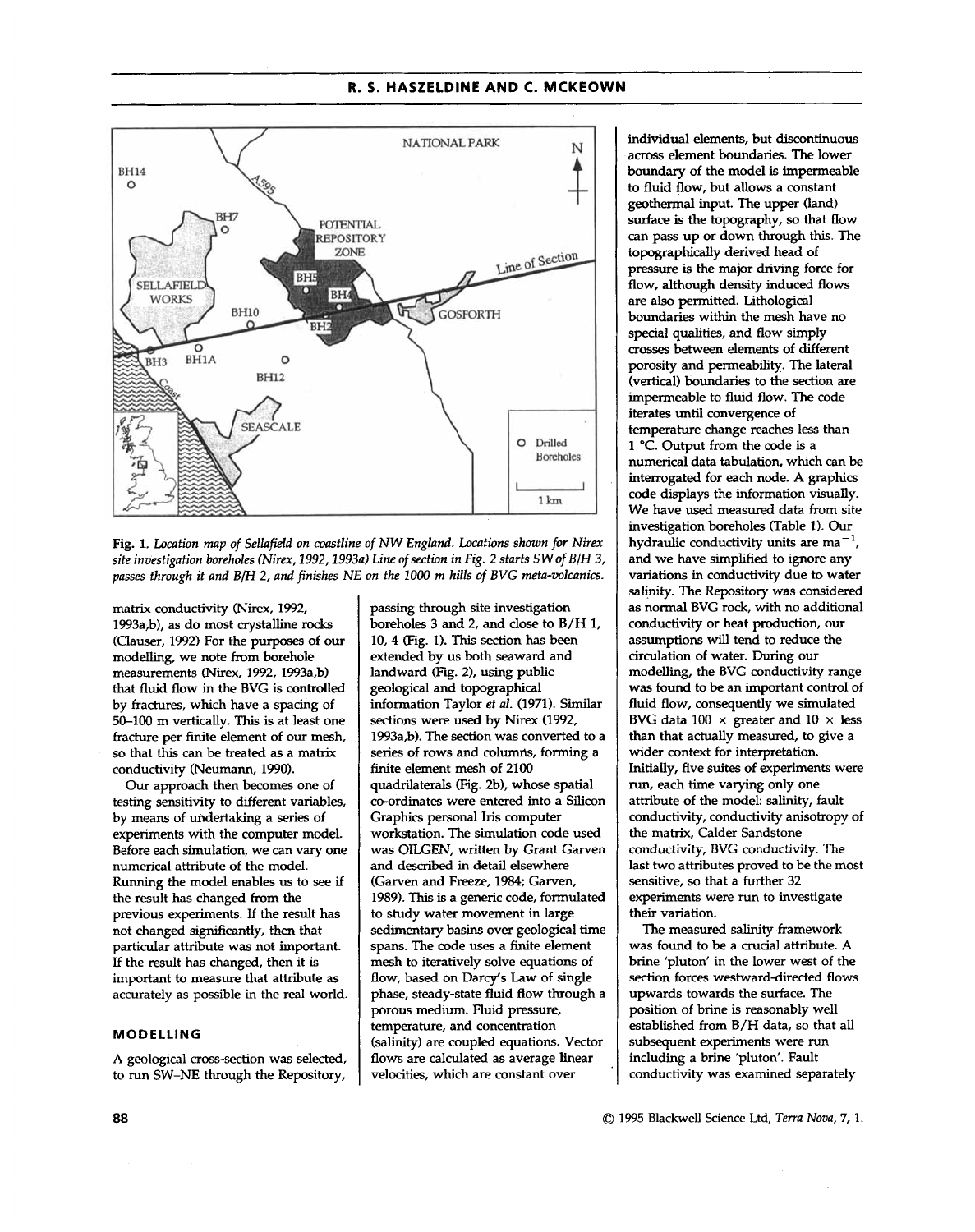for faults cutting sediments, and for faults cutting the BVG. Changing fault conductivities for all measured values produced an insignificant change in<br>flow through the Repository.

Subsequent models used  $3.0 \times 10^{-1}$  $ma^{-1}$  for sediments, and  $1.3 \times 10^{+0}$ ma-' for the BVG. Anisotropy was examined by changing the BVG horizontal:vertical conductivity from 5



Fig. 2. (a) Geological cross-section of the proposed Repository site at 650 m, compiled from *published information by Nirex (1992, 1993a), and extended SW and NE using publically available geological information (Taylor* et **al.,** *1971). Line of section* is *similar to that shown in Fig.* **2.** *The crystalline meta-volcanics of the Borrowdale Volcanic Group rise to 1000 m elevation in the Lake District, and fall westwards to lie well below sea-level.* **This** *elevation provides a topographical drive for meteoric water flow through any fracture or matrix conductivity in the BVG. Carboniferous to Triassic sediments onlap the BVG, and provide a series of matrix and fracture permeable aquifers. (b) Finite element mesh derived from Fig. 2a, and used in fluid flow simulations to give an accurate representation of the geology. Each element of the mesh can have discrete physical properties. Euch lithology* **is** *a distinct hydro-stratigraphical unit, with identical porosity and conductivity values throughout. There are no barriers to flow between units.* 

to 1. Surprisingly, flow through the Repository was little affected. This **suggests** that the direction and rate of flow in the BVG is not controlled by the shape of our finite-element cells, and that the cross-sectional area of the BVG is so large that fracture orientation may have little importance in the real world. Subsequent models used a BVG anisotropy of 5.

the results of selected modelling experiments (Figs 3,4). Each section **mimics** the stratigraphy, rock geometry and faults in the area. The different rock layers or faults are assigned different porosity and conductivity attributes, uniform to each rock type. Faults were treated by modelling artificially wide quadrilaterals, but with correspondingly reduced conductivity. Consequently, the measured area: conductivity relationship remains intact. For example, a real fault 10 m wide, 1 **mi-'** conductivity, is modelled as 100 m wide,  $10^{-1}$  ma<sup>-1</sup> conductivity. BVG anisotropy (horizontal: vertical conductivity) was set at 5 for all experiments. Specific salinity values were taken from B/H 2 (saline 2%), and B/H 3 (brine 20%). These were entered as a linear vertical gradient of %NaCLm-' from a datum point measured in metres from the base of the section. To accommodate lateral variations of salinity, the code was modified to enable data **files** of salinities to be assigned to specific nodes on the finite element mesh. The overall salinity pattern was to mimic a 'pluton' of brine salinity in the lower left of the section, as derived from field measurements in B/ H 3,1,10,12,5,2,4 (Nirex, 1992,1993a). The groundwater directions are displayed by arrows, and it is important to note that fluid velocity is proportional to the length of the arrow of the fastest velocity on that particular plot, i.e. each different plot has a different arrow length scale. Crosses indicate that flow is less than 1% of the maximum for that plot, so that water could still be moving, but relatively Graphical **outputs** visually illustrate slowly.

#### **RESULTS: FLOW PATTERNS AND RATES**

Calder Sandstone conductivity was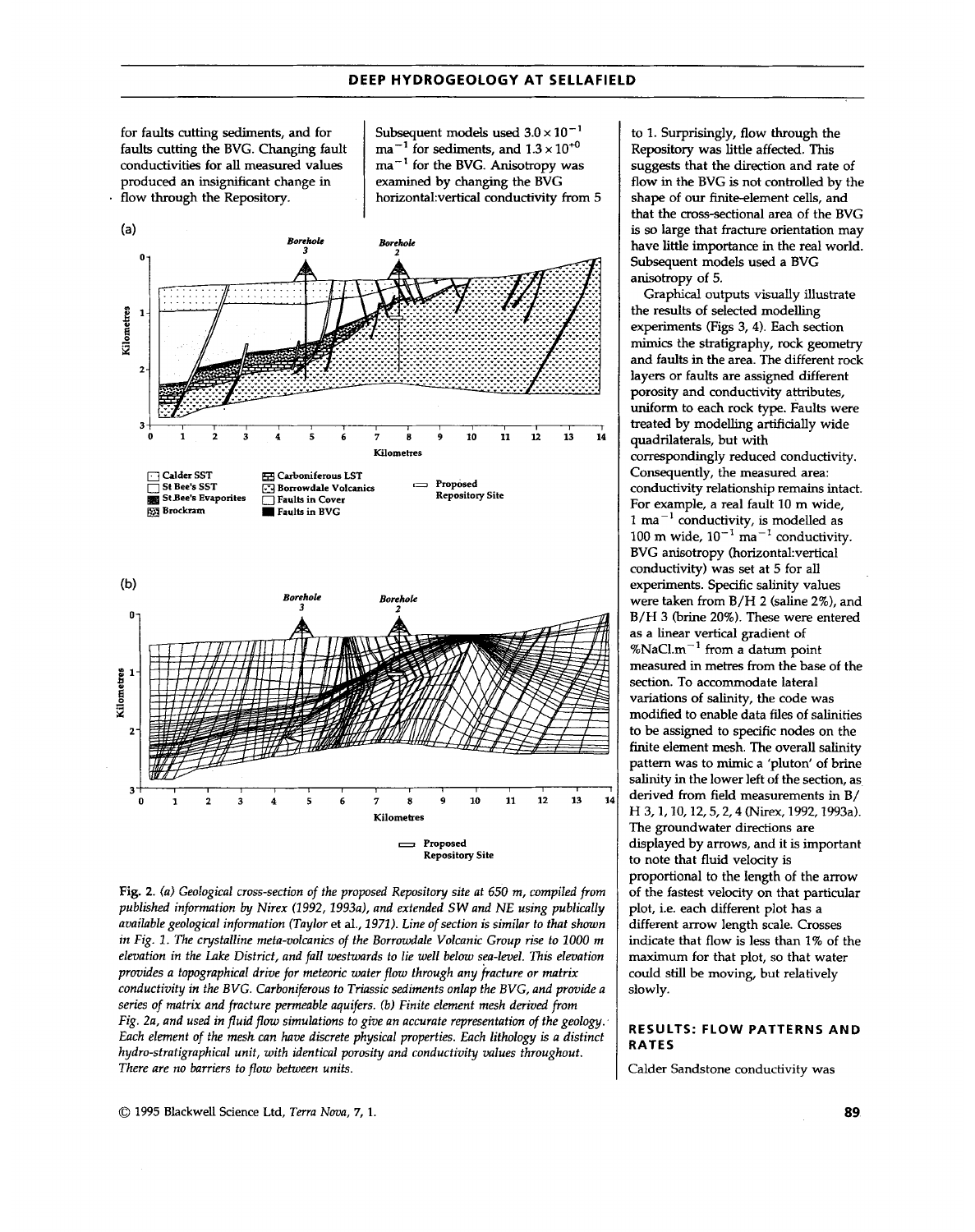Table **1.** Numerical values of hydraulic conductivity and porosity used during the modelling experiments for different rock units, taken from Nirex (1992,1993a) Anisotropy values were chosen by **us,** with background information from Nirex. Measured conductivity units of **ms-'** were converted to ma-', through multiplying 31 **x** lo6. Permeability in **milli** Darcies shown to enable easy comparison with oil industry data sets  $(3.28 \text{ mD} = \text{approx. 1} \text{ ma}^{-1})$ .

| Stratigraphic Unit  | <b>Hydraulic Conductivity</b><br>$K$ (ma <sup><math>-1</math>)</sup> | Intrinsic Permeability<br>k(milli Darcies) | Porosity<br>$\phi$ (%) | Anisotropy<br>$(K_{\text{horiz}}/K_{\text{vertical}})$ |
|---------------------|----------------------------------------------------------------------|--------------------------------------------|------------------------|--------------------------------------------------------|
| Calder Sandstone    | $3.0 \times 10^{+0} - 3.0 \times 10^{+2}$<br>(log mean) (log mean)   | $1.0 \times 10^{+1} - 1.0 \times 10^{+3}$  | 20                     | 10                                                     |
| St Bee's Sandstone  | $4.2 \times 10^{-1}$<br>(log mean)                                   | $1.4 \times 10^{+0}$                       | 12                     | 30                                                     |
| St Bee's Evaporites | $1.6 \times 10^{-3}$<br>(log mean)                                   | $5.2 \times 10^{-3}$                       | 1                      | 100                                                    |
| <b>Brockram</b>     | $9.46 \times 10^{-4}$<br>(log mean)                                  | $3.1 \times 10^{-3}$                       | 8                      | 100                                                    |
| Carboniferous       |                                                                      |                                            |                        |                                                        |
| Limestone           | $1.5 \times 10^{-1}$<br>(log mean)                                   | $4.9 \times 10^{-1}$                       | 1                      | 50                                                     |
| Borrowdale          |                                                                      |                                            |                        |                                                        |
| <b>Volcanics</b>    | $1.2 \times 10^{-4} - 1.2 \times 10^{+0}$                            | $4.0 \times 10^{-4} - 4.0 \times 10^{+0}$  | $\mathbf{1}$           | 5                                                      |
| Faults in           |                                                                      |                                            |                        |                                                        |
| cover sequence      | $3.0 \times 10^{+2}$<br>(log mean)                                   | $1.0 \times 10^{+3}$                       | 20                     | 1.                                                     |
| Faults in           |                                                                      |                                            |                        |                                                        |
| Borrowdale          |                                                                      |                                            |                        |                                                        |
| Volcanic Group      | $1.2 \times 10^{+0}$                                                 | $4.0 \times 10^{+0}$                       | 20                     | 1                                                      |

varied from  $3.0 \times 10^{+1} - 3.0$ **x 10"** ma-', whilst keeping BVG conductivity constant. Flow rates in the sandstone related directly to conductivity, although patterns remained similar (Fig. 3a,b). Surprisingly, in each case, the flow through the Repository remained constant. This important result indicates that the Calder Sandstone and BVG aquifers are de-coupied.

BVG conductivity was varied from  $1.2 \times 10^{-5} - 1.2 \times 10^{+2}$  ma<sup>-1</sup>, holding the Calder Sandstone conductivity constant for four cases from 3.0  $\times$  10<sup>+0</sup> - 3.0  $\times$  10<sup>+2</sup> ma<sup>-1</sup>. In these 32 experiments, flow rate through the Repository is directly related to BVG conductivity. Absolute flow rate in the Calder Sandstone is not affected, but becomes visually less important on Fig. 4a,b. The pattern of flow direction remains similar in all cases, with upward flow at the 650-1000 m bOD depth proposed for the Repository, westwards horizontal flow beneath 1500 m, and westwards downwards flow in the BVG beneath the present coastline.

*Our* modelling **suggests** that, for any value of Calder Sandstone conductivity, flow through the Repository is unaffected. Thus the only contribution of this sandstone aquifer to Repository safety is the possible seaward transport and dispersion of any waters + radionuclides migrating upwards from the Repository through the BVG. Flow in the Repository relates directly to BVG conductivity, and the pattern of flow is persistently upwards, through several decade values of BVG conductivity experiments. These flow patterns imply that water from the Repository could eventually reach the surface as springs in the BVG outcrop, or by dispersion within the Calder Sandstone. Hence the proposed Repository position will need to engineer against natural groundwater flow, rather than be assisted by it.

The relationship of water flow to BVG conductivity can be expressed graphically. The results from **8** decades of BVG conductivity fall in a systematic pattern, with all Calder Sandstone conductivity results superimposed (Fig. 5). From this, we can make a simple safety case calculation. We

assume that it is unacceptable for water from the Repository, 1000 m bOD, to return to the surface within 10, *OOO*  years. Arithmetically, such a flow rate is  $10^{-1}$  ma<sup>-1</sup>. Using Fig. 5, this flow rate equates to a regional BVG conductivity of  $3 \times 10^{-2}$  ma<sup>-1</sup>. If measured BVG conductivities exceed this value, then the hydrogeological safety of a 1000 m Repository must be doubted. Superimposed on Fig. 5 are the BVG conductivities measured by Nirex (1992, 1993a,b) in boreholes at 400-1900 m bOD. It is apparent that measured values are 40 times too large to be simply declared 'safe'. **Only** one connective fracture is needed to supply a radioactive warm spring to the surface, so that modelling the statistical distribution of fractures is unlikely to give sufficient confidence (Nirex 1993a). Further site investigation work needs to be directed towards establishing the long-term water flow rates in these locally measured fractures, so obtaining *a* more reliable assessment of regional BVG connectivity. Perhaps the most reliable way of achieving this confidence in engineering terms is to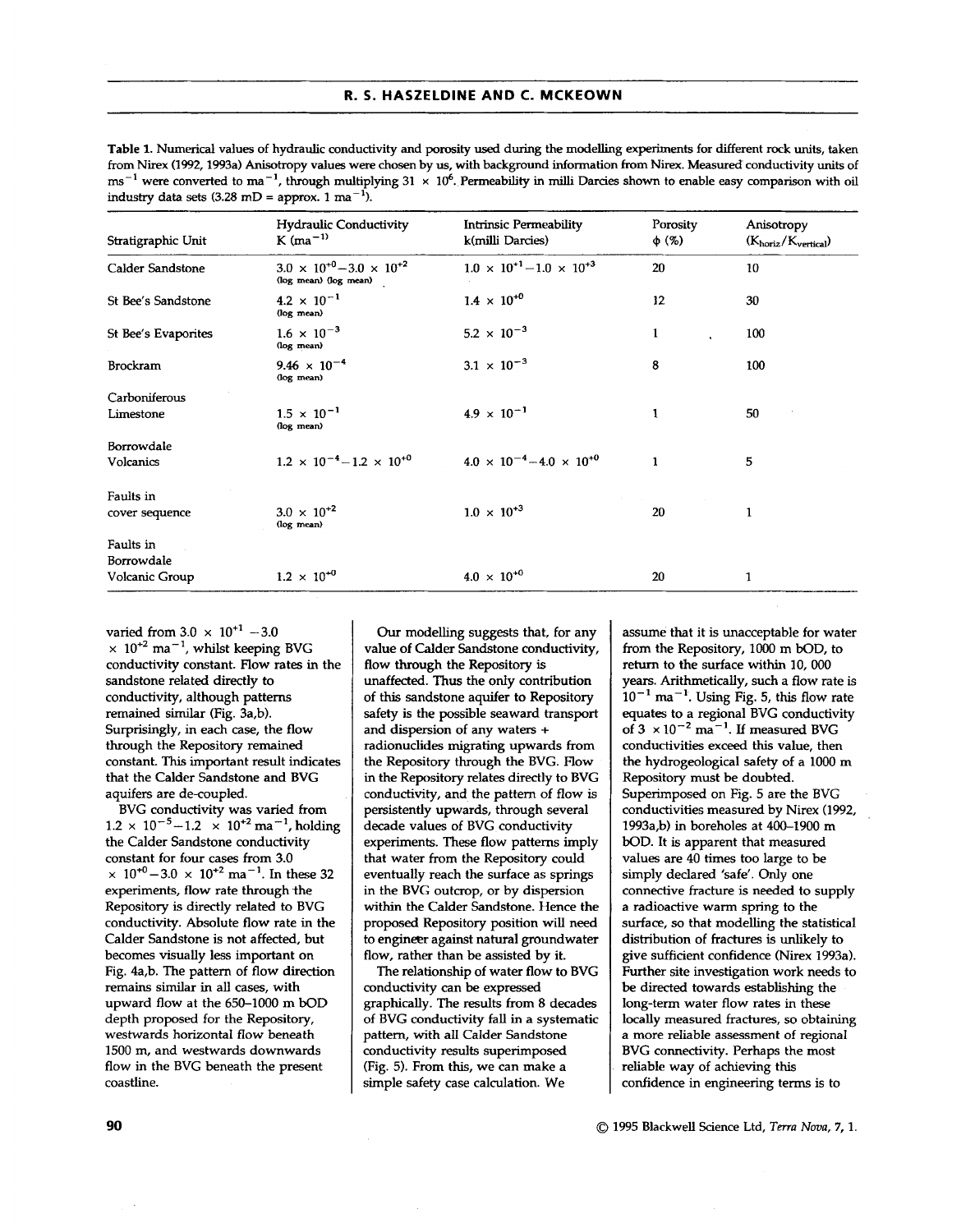



use boreholes to undertake *in-situ* flow tests, of many years duration, before any underground excavations are made to disturb the long-term flow pattern. Even so, this will only investigate the present-day conductivities and flows. This in itself gives no guide to the longterm forecasting of flow rates during future climate changes, or tectonically induced changes of conductivity. However, stable isotopic and noble gas data on present-day waters in these B/ H (Nirex, 1993a) suggests that some BVG water may have recharged during a glaciation. This raises the possibility

that the extra loading, topographical head and fracturing provided by an ice sheet could have induced much more rapid and extensive flows in the recent geological past, and could do *so* again in the geologically short-term future.

#### **PARTICLE TRACKING**

**As** a visual guide to the degree of physical containment that the BVG and overlying sediments may afford, we have undertaken a suite of particle tracking experiments (Figs *6, 7).* We ignore any effects of enhanced **flow** due to thermal buoyancy of water from a warm Repository, or vertical leakoff of H<sub>2</sub>, CH<sub>4</sub> and CO<sub>2</sub> gases generated from the Repository (Chapman, 1994). These particle tracking displays all assume **that** no chemical interaction of radionuclides with surrounding rock *occurs,* but simply monitor the progress of 'water particles' released from the Repository at an arbitrary Time  $= 0$ (Garven, 1989). Such water could conceivably be carrying dissolved radionuclides. These particles have the same density and temperature as the surrounding water, so that they are passive indicators of water flow paths and dispersion, and do not have any inherent buoyancy or capillarity effects. These simulations have utilized two values of BVG regional conductivity of  $1.2 \times 10^{0}$  ma<sup>-1</sup> and  $1.2 \times 10^{-2}$  ma<sup>-1</sup>  $(3.8 \times 10^{-8} \text{ and } 3.8 \times 10^{-10} \text{ ms}^{-1}).$ These are about a factor of 10 above and below our own proposed 'safety target'. The upper value of BVG conductivity is the **maximum** measured value (Nirex, 1993a), the lower conductivity value is identical to the modal regional conductivity interpreted by Nirex (1993a,b) from their measurements and simulations. Fluid flow through porous media, or through fractures, usually moves preferentially along the highest conductivity conduits, rather than uniformly through the whole anisotropic medium. Consequently, our 'average' modelling will tend to underestimate maximum flow rates. All other conditions are as for the experiment illustrated in Fig. 3a. The OILGEN code is run iteratively to achieve these tracking simulations, with a time step of just 3 years for each iteration. This ensures that a tracer particle does not jump between finite element cells. Five hundred tracking particles were 'released' at one time. Particle dispersion along aquifers was set to be 1 m laterally in 10 m forward flow, with 10% of **this** for transverse flow components.

Figure 6a and b show simulations with a Repository zone at 650 m (Nirex, 1993b; RWMAC 1994). It is apparent (Fig. 6a) that with high measured permeabilities, water from the Repository zone could reach the surface within 10, 000 years. Breakthrough of water from the BVG to overlying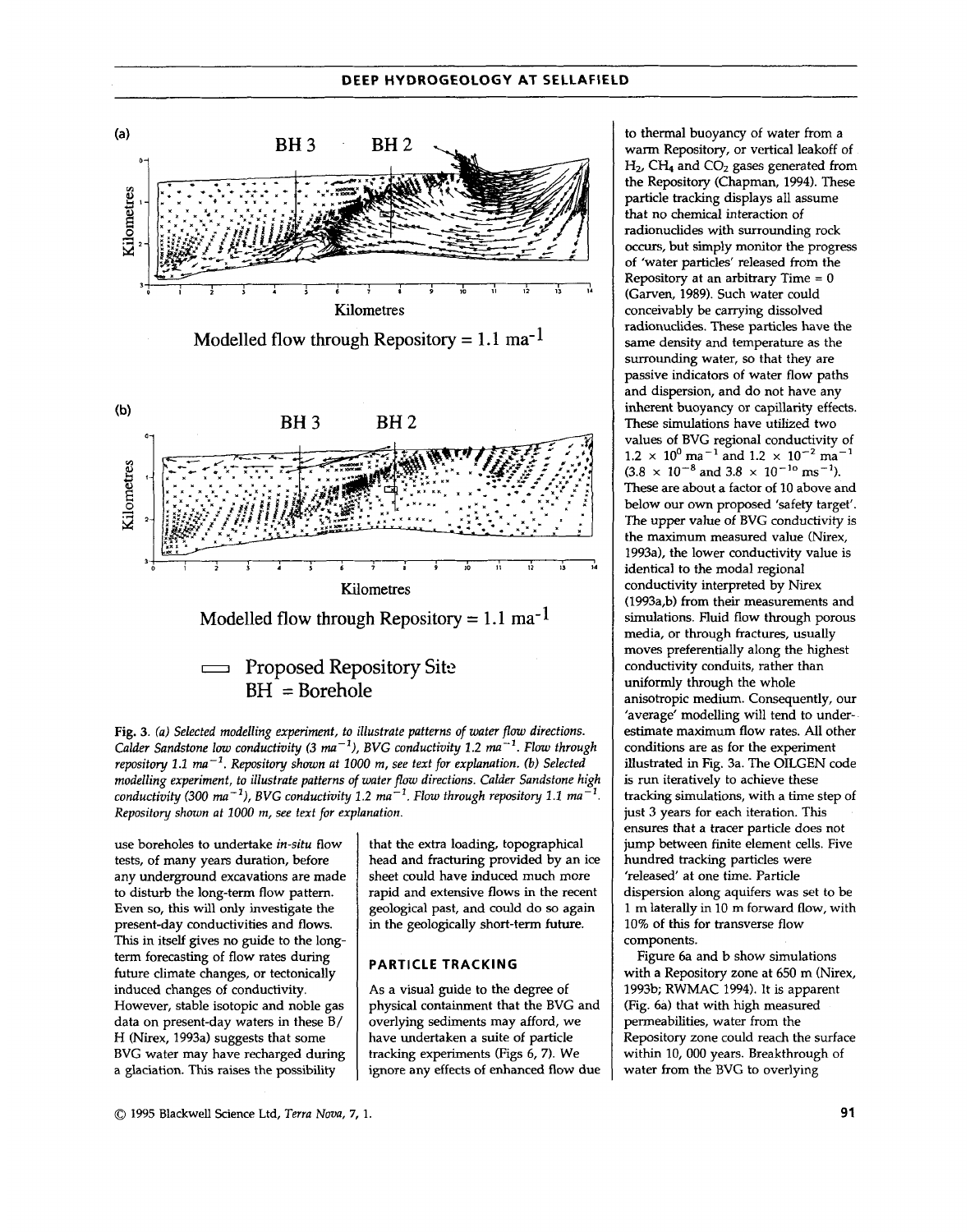### \_\_ ~ ~~\_\_ - ~\_\_ **R. 5. HASZELDINE AND C. MCKEOWN**



Fig. **4.** *fa) Selected modelling experiment, to illustrate patterns of water flow directions. BVG conductivity* (1.2  $ma^{-1}$ ), Calder Sandstone medium conductivity 30  $ma^{-1}$ . Flow through *repository 1.1 ma-'. Repository shown at 1000 m, see text for explanation. (b) Selected modelling experiment, to illustrate patterns* of *water flow directions. BVG high conductivity (120 ma-'), Calder Sandstone medium conductivity 30 ma-'. Flow through repository 19 ma-'. Repository shown at 1000* **m,** *see text for explanation.* 

sediments *occurs* predominantly via the Fleming Hall fault zone, but also via minor faults to its east. Breakthrough is very sensitive to the existence of such faults which focus flow, but not to their absolute values of conductivity. In Fig. 6b, it is apparent that a lower conductivity for the BVG has resulted in much longer containment of water. Repository water does not even leave the BVG until 50,000 years after release (not shown), and takes 200, *OOO* years from its release until reaching the surface, having moved laterally through the St Bees Sandstone aquifer at **400** m depth then into the Calder Sandstone

before discharging onto the present-day sea bed. Experiments in Fig. 7a, b investigate the potential benefit of placing the Repository deeper than currently proposed by Nirex, at 1000 m. With the high BVG conductivity, only a slight delay is found in the **return** of water towards the surface, with an arrival time of 15, 000 years (Fig. 7a), which is not very different to 10, *OOO*  years in Fig. 6a. With the low BVG conductivity (Fig. *7b),* flow from the Repository is much better contained, taking 300, *OOO* years **to** reach the surface after release. In this case, the water leaves the BVG slightly further

west than Fig. 6b, but again flows laterally through the St Bees Sandstone some **400** m below the surface before discharging at the sea bed **4 km** west of the experiment shown in Fig. 6b. From these experiments we conclude that both physical containment **and**  discharge paths of water from the Repository are very sensitive to the conductivity of BVG rock surrounding the Repository. With the upper range of measured BVG permeabilities, any overlying sediments provide very little physical barrier or dispersion to flow. *Once* water from the Repository has entered the Calder Sandstone, dispersion ensures its transport to the surface. Other experiments (not shown) suggest that this is especially *so* with rapid lateral flows in the Sandstone. **Thus** the regional BVG conductivity is crucial. It is difficult to measure or estimate regional BVG conductivity in connected fractures with sufficient certainty *(Nirex,* 1993a). Consequently, at this Repository site, containment of radionuclides would need to be dependent upon the estimated certainty of chemical blocking from engineered barriers, or by chemical retardation from rock-water interaction. Any increase in BVG vertical conductivity either from engineering the Repository, or from gas leakoff from the waste (Chapman, **1994),** would have a critically bad effect.

It is particularly instructive to contrast these deterministic results of **our** particle tracking experiments with the very different results obtained from Nirex's probabilistic modelling (RWMAC, **1994;** Fig. 2). The Nirex model suggests that flow of water from the Repository will ascend into the fresh meteoric water in Carboniferous-Triassic sediments, and will then descend westwards into the higher density brines of the Irish Sea 'brine pluton'. **Our** modelling contradicts this. Different models with different assumptions produce different results, perhaps illustrating a lack of descriptive and predictive confidence.

#### **CONCLUSIONS**

**1** Modelling experiments show that two decoupled, but connected, aquifer systems exist: in the Calder Sandstone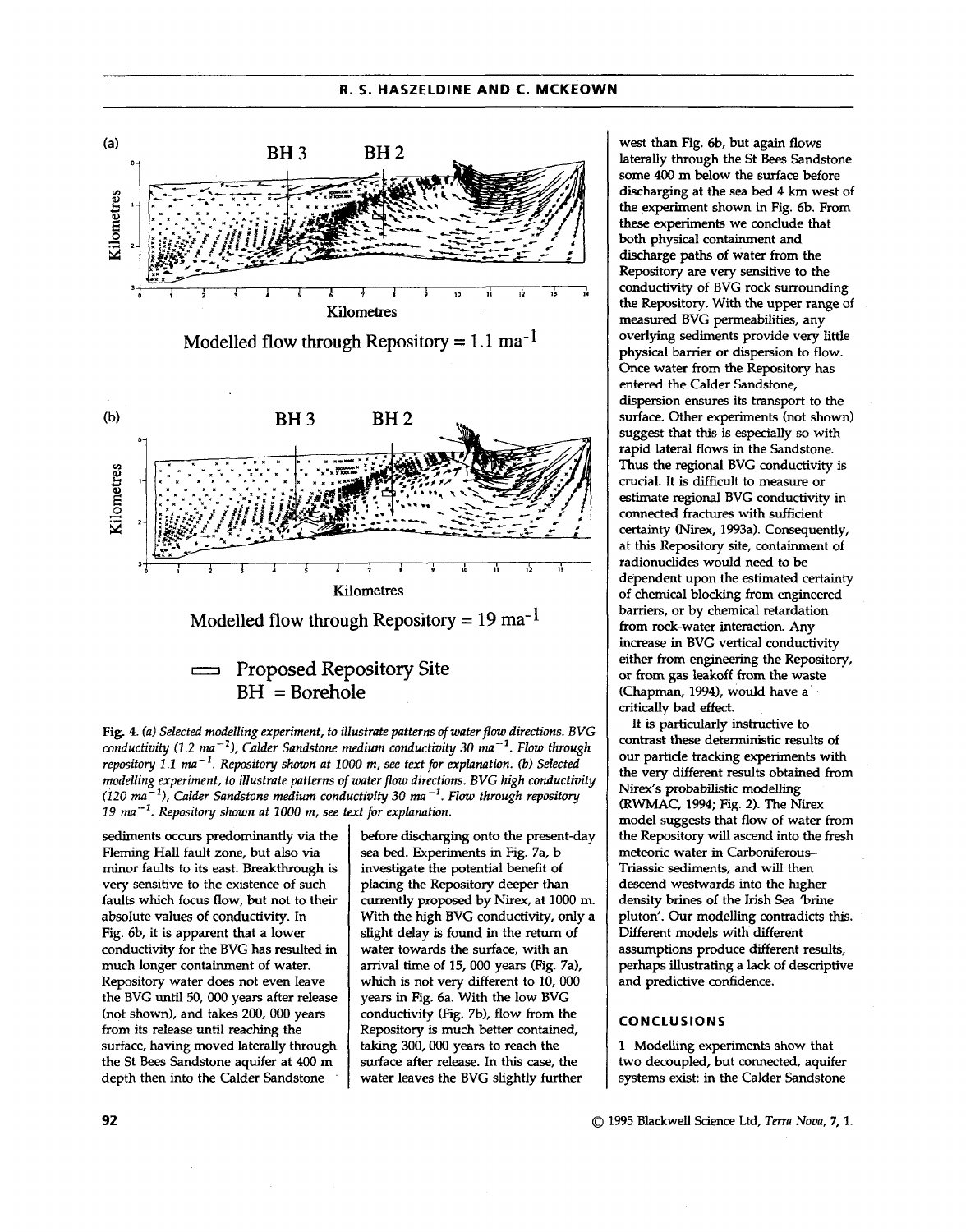

**Fig.** *6. (right) (a) Particle tracking dingram showing positions of water tracked from the 650 m deep Repository. BVG conductivity is the maximum measured in site investigation boreholes, 1.2 ma"*   $(3.8 \times 10^{-8} \text{ ms}^{-1})$ . The Calder Sandstone *set to low conductivity, 3 ma-'. Water from the Repository reaches the surfnce by 10,000 yr after release, and 50% of particles released reach the surface by 30,000 yr. Experiments not shown indicate that increasing the conductivity of the Calder Sandstone to 30 or 300 mn-l reduces the time for particles to reach the surface. (b) Particle tracking dingram showing positions of water tracked from a 650 m Repository. Conditions as fir Fig. 6a, but BVG conductivity reduced to*   $1.2 \times 10^{-2}$  ma<sup>-1</sup> (3.8  $\times 10^{-10}$  ms<sup>-1</sup>). *This* **is** *the modal value proposed by Nirex (1993a), but some* **40%** *of all BVG measured fractures exceed this (Nirex 1993b, fig. 1Oa). This produces a marked difference from Fig. 6a, water from the Repository is still within the BVG 50,* 000 *yr after release, and does not reach the sea bed until 200, 000 yr after relense.* 

**and in the Borrowdale Volcanic Group. Modelled flow rates within the BVG are directly dependent on BVG Conductivity. Flow conductivities measured in boreholes are 40** x **too great to be acceptable. 2 The proposed repository at** 650- **1000** m **is in a poor position where** flow **directions in the BVG are towards the surface, and will need to be** 

Fig. 5. (left) Graph of Repository flow against BVG conductivity. *This shows the range of values tested in 32 different experiments;*  the measured range of BVG conductivities was extended by  $10^2$ *upwards and* lo-' *downwards, to give a greater context fir interpretation. Varying the conductivity of the Calder Sandstone has no effect on flow through the Repository, and symbols for 4 different extreme cases (A-G) are superimposed. By contrast, variation in the BVG conductivity produces a* very *systematic chnnge in modelled water pow through the Repository. A simple safety case has been superimposed, to assume that no water should return to the surface within 10,* 000 *yr. This would occur ifflows were*  $10^{-1}$  *ma*<sup> $-i$ </sup> *or faster (vertical axis). Using this model-derived graph, such flows would result if BVG conductivity was 3*  $\times$  *10<sup>-2</sup>*  $ma^{-1}$  or greater (1  $\times$  10<sup>-9</sup> ms<sup>-1</sup>). Some 35% of BVG fractures *measured in Nirex boreholes at the proposed Repository depth of*  650 *m exceed* **this** *conductivity (Nirex, 1992,19934 b). Thus the measured range of fracture conductivities, superimposed on the horizontal axis, mainly fall in the 'Safe' sector, but 35% of fractures fall in the 'Fail' sector, and are up to 40 times too permeable.* 



*<sup>0</sup>* **1995 Blackwell Science Ltd,** *Terra Nova,* **7, 1 93**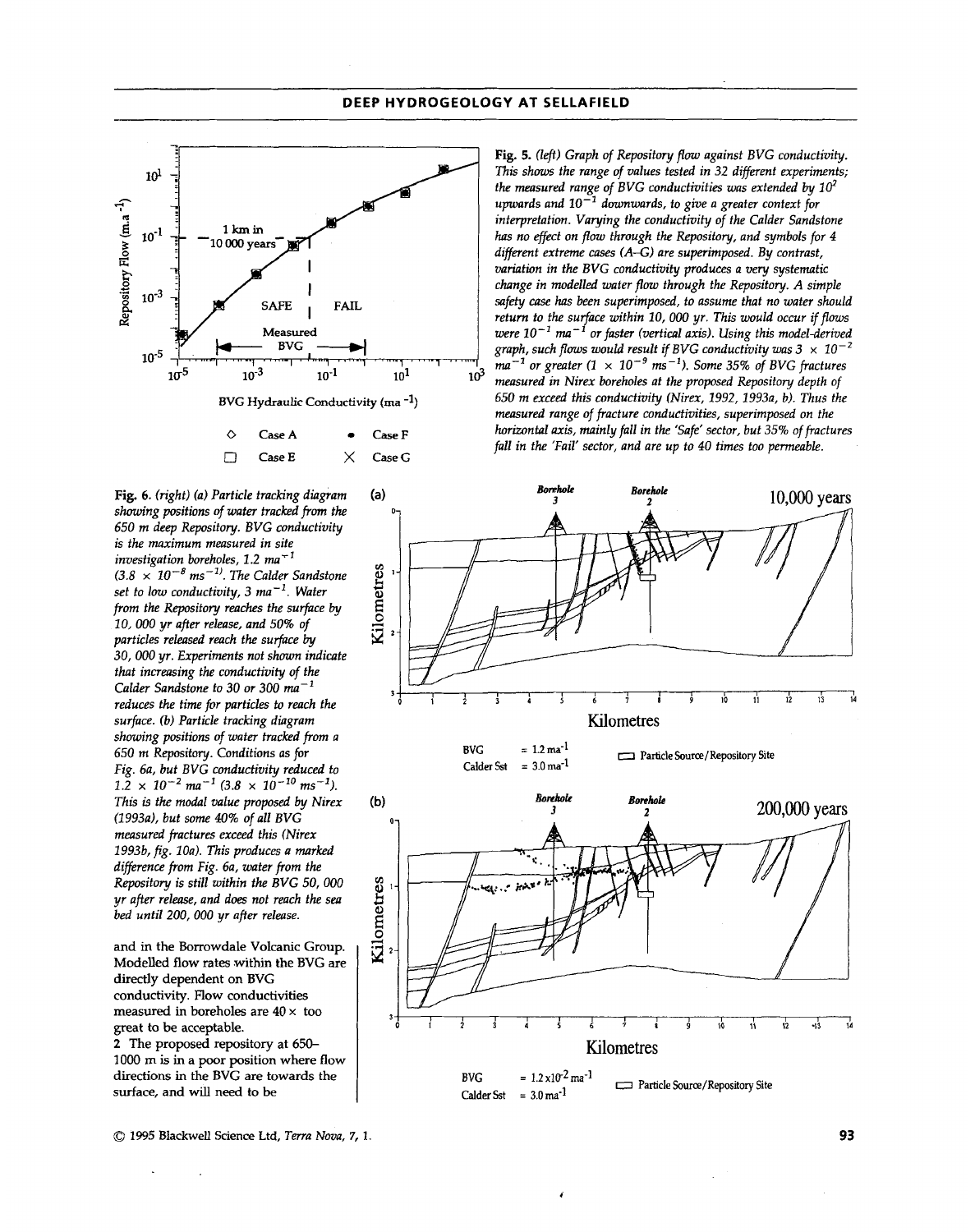#### **R. 5. HASZELDINE AND C. MCKEOWN**



*Fig.* **7.** *(a) Particle tacking diagram shing positions of water tracked from a putative 1000 m Repositoy. All other conditions* **as** *Fig. 6a. Water from the Repositoy Zone has reached the surface after 15,* OOO *yr, and 50% of particles released reach the surface by 30, 000 yr. Simply placing the Repository deeper in permeable BVG rock does not help. (b) Particle tracking diagram showing positions of water tracked from a putative 1000* **m** *deep Repository. All other conditions as Fig. 6b, i.e. BVG conductivity*  $1.2 \times 10^{-2}$  *ma<sup>-1</sup>*  $(3.8 \times 10^{-10} \text{ ms}^{-1})$ . Results are similar to Fig. 6b. In this case water from the Repository *Zone does not reach the surface until about 300,* OOO *yr after release. Another major*  difference is that water leaves the BVG slightly further west, again moving horizontally *through the St Bees Sandstone some 400* **m** *beneath the surface and up to the sen bed. Thus it is critical to demonstrate that all present and future regional conductivity in the BVG is*   $s$ ubstantially less than 3  $\times$   $10^{-2}$   $m$ a $^{-1}$  (Fig. 5).

counteracted. Better sites for a Repository would seek positions where water flow directions are downwards, seawards, or static, such as 2000 m beneath the present coastline. However, engineering costs may be prohibitive. 3 Simulated tracking of water particles released from the Repository zone shows that radionuclides could return

to the surface within **10,** 000-30, *000*  years, if regional conductivity of the BVG was equivalent to its highest measured value of  $1.2 \text{ ma}^{-1}$ . We assume that no chemical retardation occurs within the engineered Repository, or within the overlying rock.

*4* Further site investigation work must

establish that *all* BVG fractures have a large-scale regional conductivity less *than*  $3 \times 10^{-2}$  ma<sup>-1</sup>. The most direct way of measuring this is by water flow tests in boreholes, **lasting** many years, **before any** excavations are made. Consideration should be given to climatically induced changes in subsurface conductivity and water flow patterns from the past, and in the future.

#### **ACKNOWLEDGEMENTS**

C McK. was funded by the Greenpeace Environmental Trust. The OLGEN code **was** kindly provided to RSH by Grant Garven (Johns Hopkins University). G. Couples provided an improved graphical interface. G. Bowes assisted with re-coding **salinity,** A **Mullis** helped modify the graphics output. We thank J. D. Bredehoeft for a helpful review.

#### **REFERENCES**

- Bredehoeft J.D. and Maini T. (1981) *Strategy* for radioactive waste disposal in crystalline rocks, *Science,* 213,293- 2%.
- Chapman N.A. (1994) The geologists dilemma: predicting the future behaviour of buried radioactive wastes, *Terra Nova,* **6,519.**
- crystalline rocks, *Tram. Am. Geophys. Un.,* **73,** 233-238. **Clawt C.** (1992) Permeability **of**
- **ERM** (1993) **Summay** *of Radiaactive Waste Disposal Policy and Environmental Issues affecting Cumbria.* Report **ITA/9** to Cumbria County Council. Environmental Resources Management, Oxford.
- Garven G. (1989) A hydrogeologic model for the formation of the giant **oil** sands deposits of the **Western** Canada sedimentary basin, *Am.* I. *Sci.,* **289,105- 166.**
- Theoretical analysis of the role of groundwater flow in the genesis of stratabound ore deposits: 1 mathematical and numerical model, *Am.*  I. *Sci., 284,* 1085-1124. Garven G. and Freeze **R.A. (1984)**
- Konikow L.F. and Bredehoeft J.D. (1992) Ground-water models cannot be validated, *Ado. Water Resources,* 15, **75-83.**  Neumann S.P. (1990) Universal scaling of

**<sup>94</sup>***0* 1995 Blackwell Science Lid, *Terra Nova, 7,* **1.**